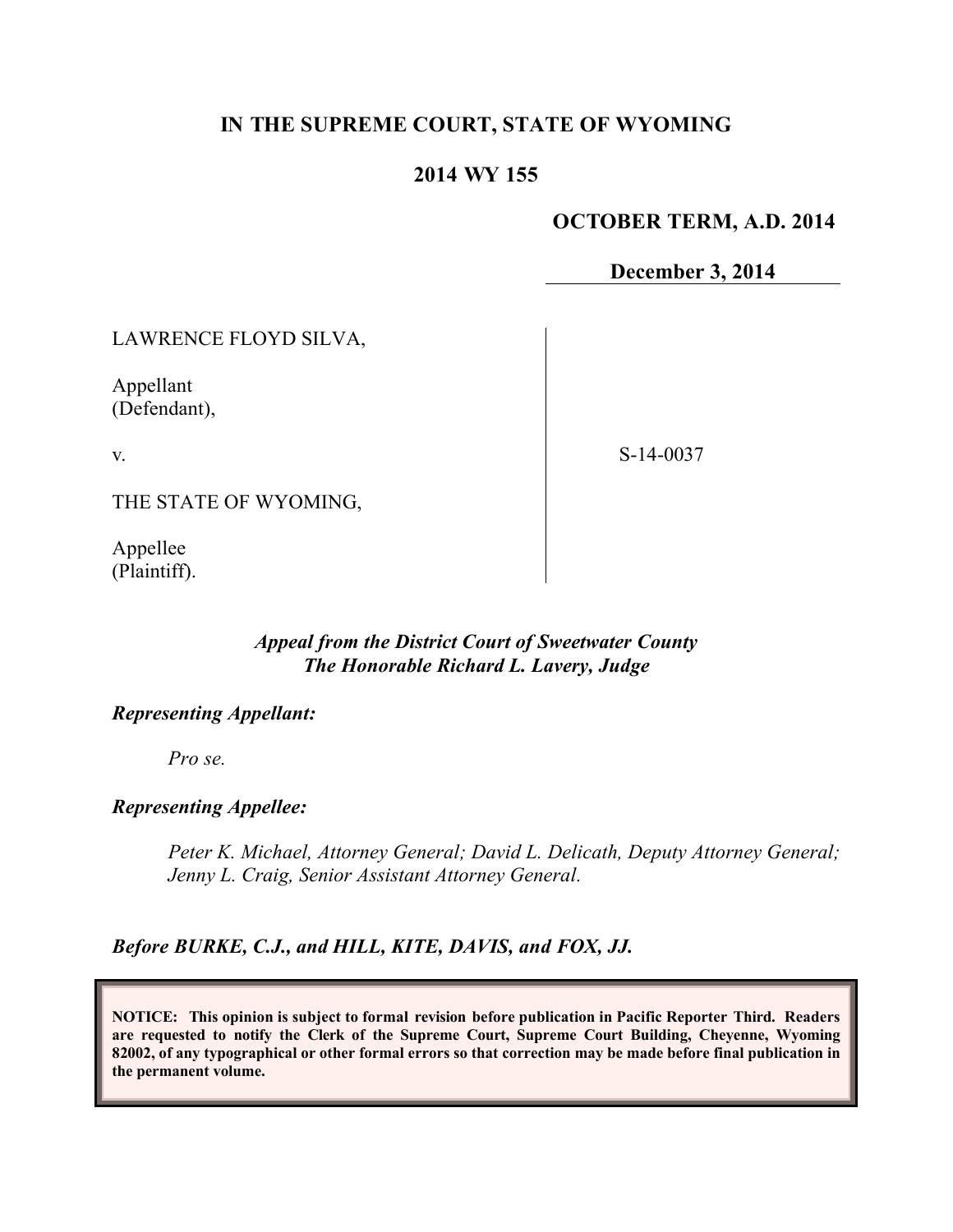## **BURKE, Chief Justice.**

[¶1] Appellant, Lawrence Silva, was convicted of aggravated burglary and attempted kidnapping, and sentenced to serve two concurrent terms of twelve to fifteen years in prison. He appealed, and we affirmed. *Silva v. State*, 2012 WY 37, ¶ 31, 271 P.3d 443, 453 (Wyo. 2012) ("*Silva I*"). Mr. Silva subsequently filed a motion to reduce his sentence. The district court denied the motion. Mr. Silva has appealed that decision. We will affirm.

### *ISSUES*

[¶2] Although Mr. Silva's *pro se* brief does not include a statement of the issues, we discern them to be as follows:

> 1. Was he denied effective assistance of counsel, both at trial and on appeal?

> 2. Did the prosecution possess exculpatory evidence that it did not turn over to him, in violation of his constitutional rights recognized in *Brady v. Maryland*, 373 U.S. 83, 83 S.Ct. 1194, 10 L.Ed.2d 215 (1963)?

The State articulates a different issue, which we paraphrase:

1. Should the district court's order be summarily affirmed because Mr. Silva's brief does not comply with many of the requirements of W.R.A.P. 7.01?

# *FACTS*

[¶3] The facts underlying Mr. Silva's convictions are set forth in detail in *Silva I*, ¶¶ 3- 13, 271 P.3d at 445-47, and will only be summarized here. He was charged with breaking into the apartment where his estranged fiancée was staying, and attempting to remove her from the apartment and take her to his house. A jury found him guilty of aggravated burglary in violation of Wyo. Stat. Ann.  $\S 6-3-301(a)$  and (c)(ii) (LexisNexis 2011), and attempted kidnapping in violation of Wyo. Stat. Ann. §§ 6-1-301(a)(i) and 6-  $2\n-201(a)(iii)$ . The district court sentenced him to twelve to fifteen years imprisonment on each conviction, the two sentences to run concurrently. His direct appeal concluded with our affirming his convictions and sentences. *Silva I*, ¶ 31, 271 P.3d at 453.

[¶4] On April 15, 2013, Mr. Silva filed a "Motion for Sentence Reduction Pursuant to Rule 35(b) of the Wyoming Rules of Criminal Procedure." He asserted that his sentence should be reduced because he had performed well at his job in the prison kitchen, he had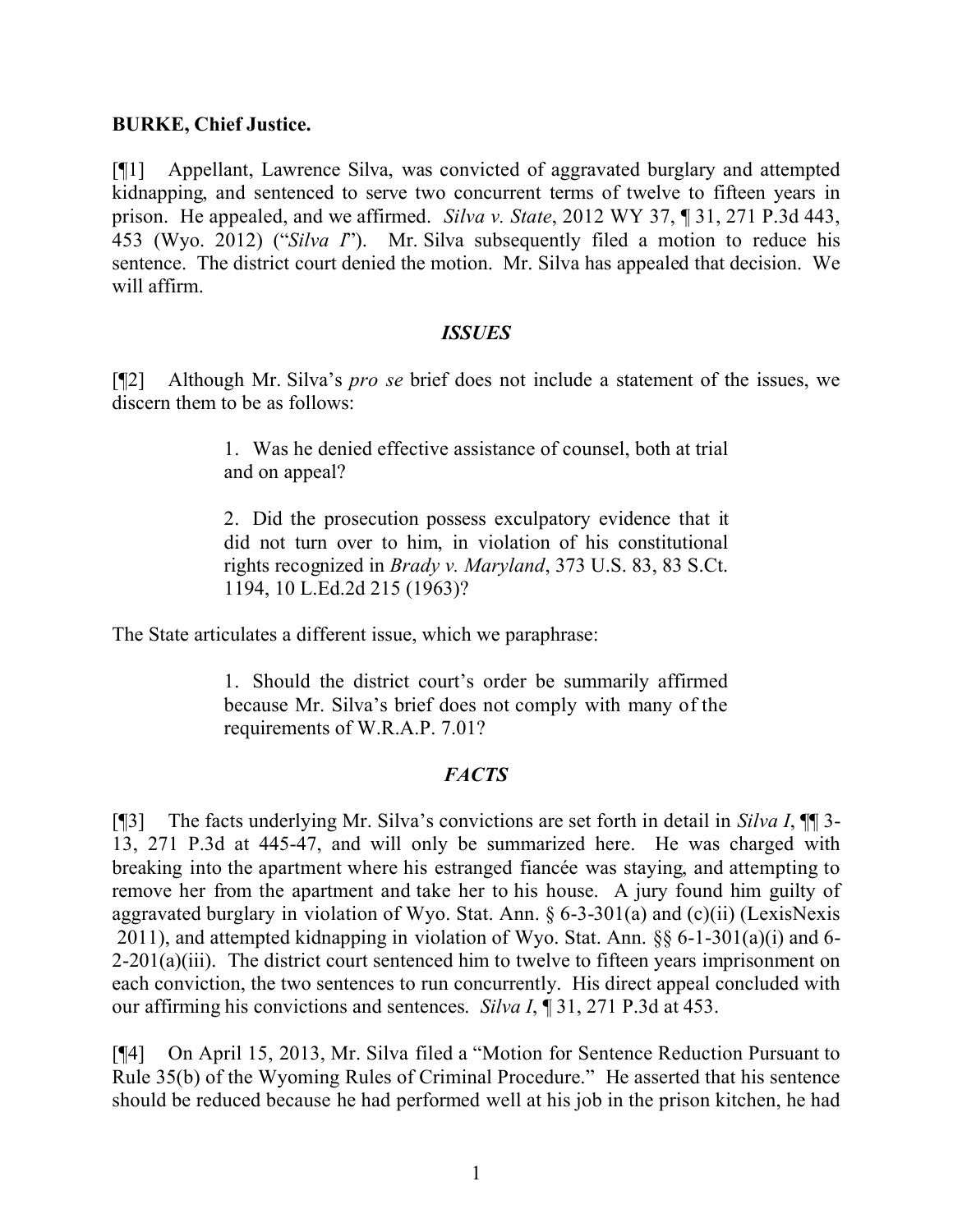taken and completed nearly all of the treatment and counseling courses available to him in the corrections system, and he had accepted responsibility for his crimes and changed his ways. The district court concluded that "the sentence was appropriate at the time it was imposed and it remains appropriate," and so denied the motion. Mr. Silva filed a timely notice of appeal.

# *DISCUSSION*

[¶5] The State contends that Mr. Silva's brief does not comply with W.R.A.P. 7.01 to such an extent that we should summarily affirm the district court's order without addressing the merits of his claims. It asserts that the brief does not include a proper title page, a table of contents, a table of cases, a statement of the issues, a statement of the case, a statement of the facts, a standard of review, or an appendix including the final district court order from which the appeal is taken. It further asserts that the brief does not contain cogent argument. The State urges summary affirmation of the district court's order denying Mr. Silva's motion for sentence reduction.

[¶6] In many respects, Mr. Silva's brief fails to meet the requirements of W.R.A.P. 7.01. Under W.R.A.P. 1.03, we have discretion to sanction such noncompliance by taking "such action as the appellate court deems appropriate, including but not limited to: refusal to consider the offending party's contentions; assessment of costs; dismissal; and affirmance." As we observed just recently:

> This Court has on occasion summarily affirmed a district court order when an appellant has failed to comply with the appellate rule. *See, for example*, *Kelley v. Watson*, 2003 WY 127, ¶ 4, 77 P.3d 691, 692 (Wyo. 2003); *MTM v. State*, 2001 WY 61, ¶9, 26 P.3d 1035, 1037 (Wyo. 2001). In other cases, we have addressed the issues raised despite the lack of compliance. *Burns v. State*, 2011 WY 5, ¶ 7, 246 P.3d 283, 285 (Wyo. 2011); *LS v. State*, 2006 WY 130, ¶ 10 n.2, 143 P.3d 918, 922 n.2 (Wyo. 2006).

*Counts v. State*, 2014 WY 151, ¶ 9, 338 P.3d 902, 905 (Wyo. 2014).

[¶7] Mr. Silva is acting *pro se* in this appeal. Even though a "*pro se* litigant is entitled to some leniency from the stringent standards applied to formal pleadings drafted by attorneys," we still require "reasonable adherence to the procedural rules and requirements of the court." *Young v. State*, 2002 WY 68, ¶ 9, 46 P.3d 295, 297 (Wyo. 2002). Accordingly, while we might have overlooked some of the minor ways in which Mr. Silva's brief does not comply with the rules, we cannot ignore its lack of cogent argument. "We have consistently refused to address claims not supported by cogent argument or citation to pertinent authority whether a pro se litigant or counsel files the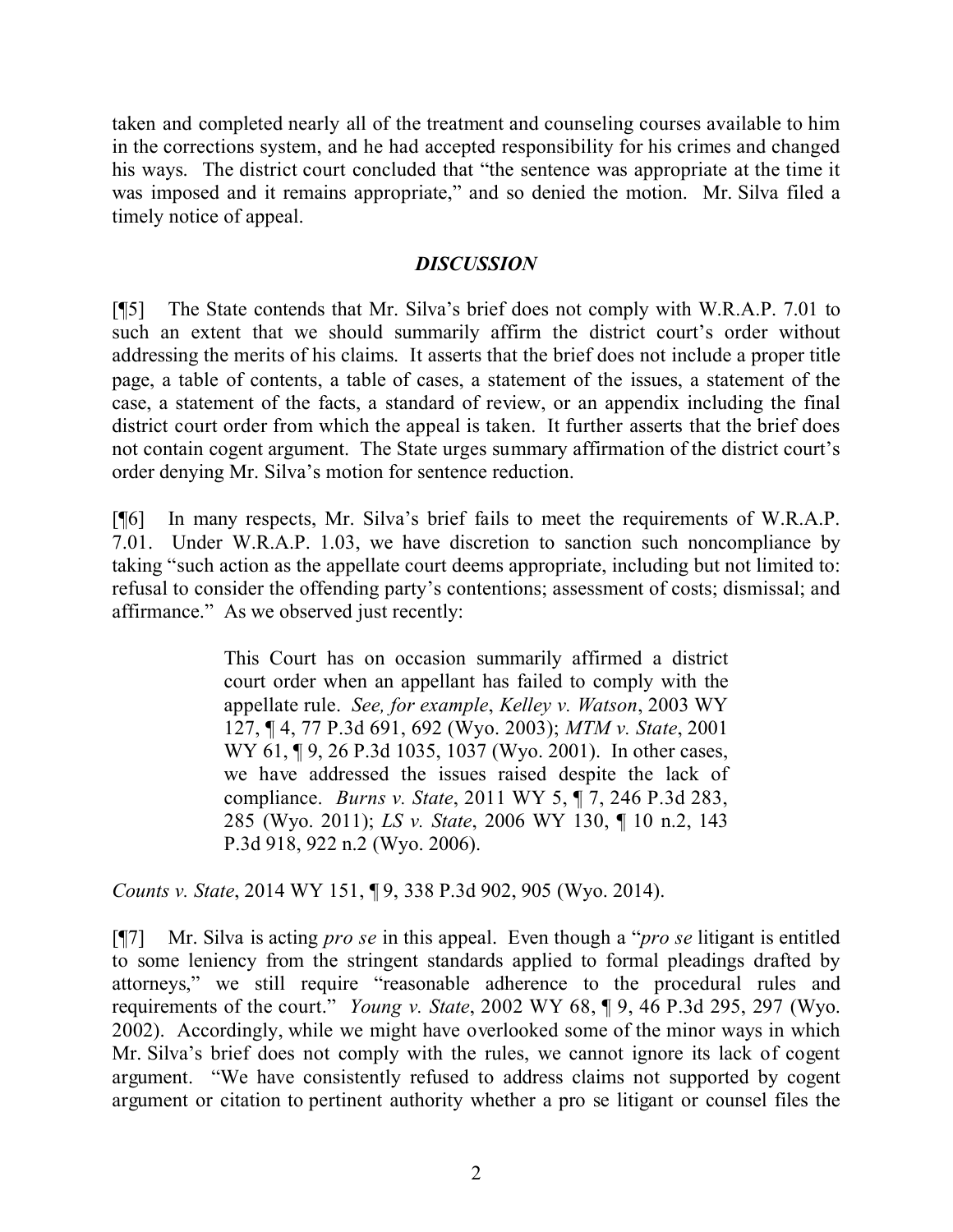brief." *Kinstler v. RTB South Greeley, LTD., LLC*, 2007 WY 98, ¶ 10, 160 P.3d 1125, 1128 (Wyo. 2007) (quoting *Odegard v. Odegard*, 2003 WY 67, ¶ 29, 69 P.3d 917, 925 (Wyo. 2003)).

[¶8] As noted above, Mr. Silva argued in the district court that his sentence should be reduced based on his achievements and behavior. While those arguments did not persuade the district court to grant his motion, they were plausible arguments to make in support of a motion for sentence reduction. However, he abandoned those arguments on appeal. He now complains that he received ineffective assistance of counsel, and that the prosecution withheld exculpatory evidence he was constitutionally entitled to receive.

[¶9] Mr. Silva did not raise these issues before the district court in connection with his  $m$  motion for sentence reduction.<sup>1</sup> We could decline to consider Mr. Silva's claims on that basis alone.

> We strongly adhere to the rule forbidding us to "consider for the first time on appeal issues that were neither raised in, nor argued to, the trial court," except for those issues which are jurisdictional or are fundamental in nature. [*Oatts*] *v. Jorgenson*, 821 P.2d 108, 111 (Wyo. 1991). We follow this rule because "it is unfair to reverse a ruling of a trial court for reasons that were not presented to it, whether it be legal theories or issues never formally raised in the pleadings nor argued to the trial court."

*Belden v. Lampert*, 2011 WY 83, ¶ 11, 251 P.3d 325, 328-29 (Wyo. 2011) (quoting *Erwin v. State*, 2010 WY 117, ¶ 15, 237 P.3d 409, 414 (Wyo. 2010)).

[¶10] Furthermore, Mr. Silva's brief does not mention his motion for sentence reduction. It does not mention the district court's order denying that motion. It does not mention W.R.Cr.P. 35. It contains no explanation of how his current arguments relate to the motion for sentence reduction, and we cannot perceive any connection. "A motion for a sentence reduction cannot be used to attack the validity of a conviction." *Mack v. State*, 7 P.3d 899, 900 (Wyo. 2000); *see also Smith v. State*, 969 P.2d 1136, 1138 (Wyo. 1998) (The function of Rule 35 is "not to re-examine errors occurring at the trial or other

 $1$  About five months after Mr. Silva filed the motion for sentence reduction that is the subject of this appeal, he filed a petition for post-conviction relief with the district court. In that petition, he raised similar assertions of ineffective assistance of counsel and withholding of evidence. However, the petition for post-conviction relief is not before us for review. In this appeal, we are reviewing only the denial of Mr. Silva's motion for sentence reduction.